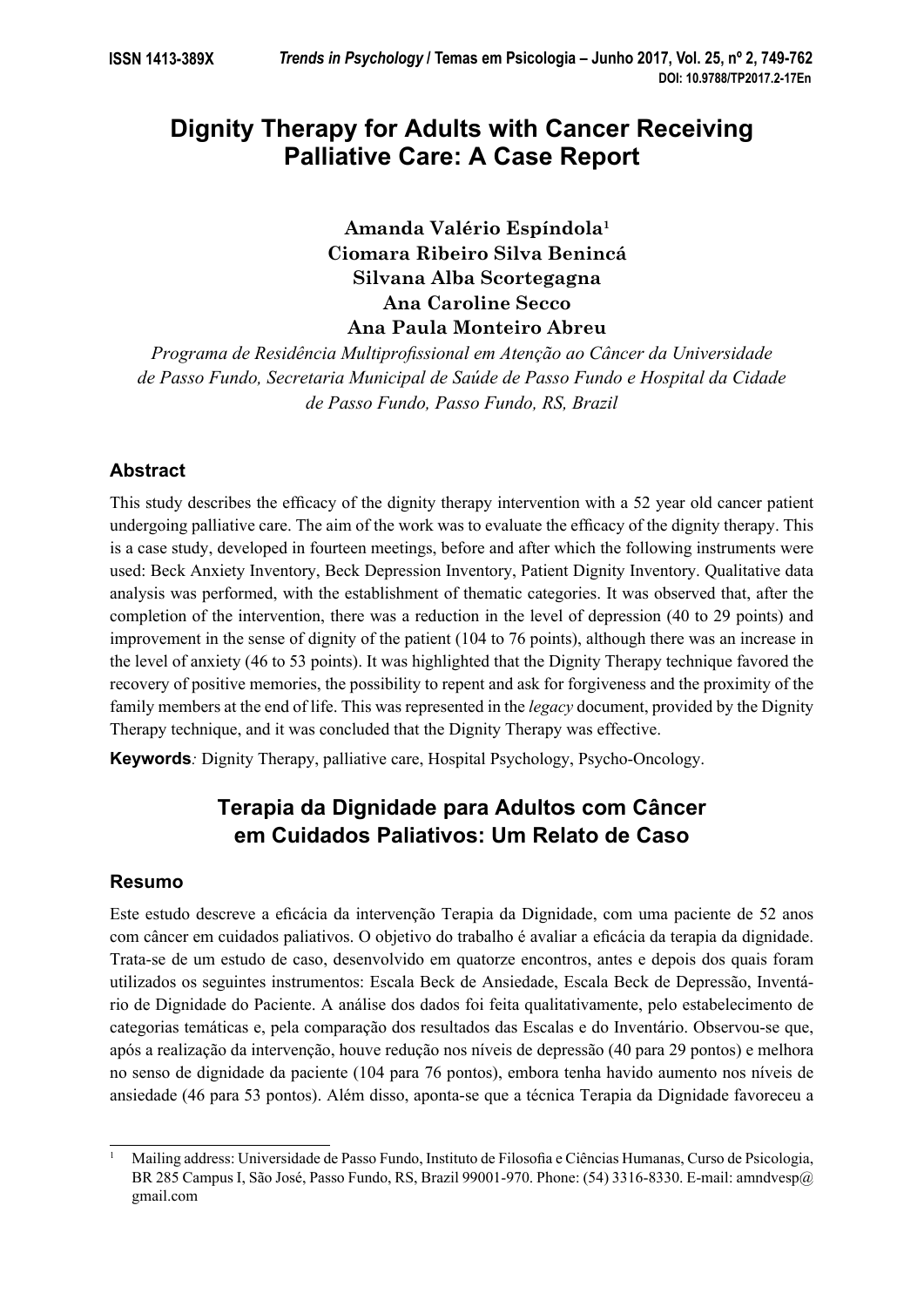recuperação de memórias positivas, a possibilidade de arrepender-se e pedir perdão e a aproximação dos familiares no final da vida, representado no documento *legado*, previsto pela técnica da Terapia da Dignidade, concluindo-se que a Terapia da Dignidade foi eficaz.

**Palavras-chave**: Terapia da Dignidade, cuidados paliativos, Psicologia Hospitalar, Psico-Oncologia.

## **Terapia de la Dignidad para adultos con cáncer en Cuidados Paliativos: Reporte de un Caso**

## **Resumen**

Este estudio describe una intervención desarrollada con una paciente adulta con cáncer, de 52 años, recibiendo cuidados paliativos. Fue utilizada como técnica de intervención la Terapia de la Dignidad. El objetivo es evaluar la eficacia de la Terapia de la Dignidad. Es un estudio de caso desarrollado en catorce encuentros, que se utilizó las siguientes herramientas y técnicas: Inventario de Ansiedad de Beck; Inventario de Depresión de Beck; Inventario de la Dignidad del Paciente y la técnica Terapia de la Dignidad. Para el análisis de los datos, se utilizó el enfoque por categoría. Se observó que, después de la intervención, hubo una reducción en los niveles de depresión (40 para 29 puntos), mejora del sentido de dignidad (104 para 76 puntos) de la paciente y aumento de los niveles de ansiedad (46 para 53 puntos). Aparte de eso, se señala que la técnica Terapia de la Dignidad favoreció la recuperación de recuerdos positivos, la posibilidad de arrepentirse y pedir perdón y la conexión de la paciente con su familia y otros queridos al final de la vida, por medio de la construcción del documento *legado* previsto por la técnica Terapia de la Dignidad.

**Palabras clave***:* Terapia de la Dignidad, cuidados paliativos, Psicología Hospitalaria, Psicooncología.

In 1990, the World Health Organization (WHO) established palliative care as a care mode and in 2002 defined palliative care as an approach that seeks to improve the quality of life of patients and their family members, whose diagnoses correspond to potentially life threatening diseases – such as malignant neoplasms - through the prevention and relief of suffering, pain and other physical, psychosocial and spiritual problems.

According to the WHO (2002), palliative care should be offered to all patients who are affected by serious, chronic or incurable diseases, as all of these carry a risk of death. Unlike that suggested by the social imaginary, palliative care must occur in parallel with standard care (in the case of oncology this refers to treatments such as chemotherapy, radiotherapy and surgery), which are losing ground as they are no longer effective in controlling the pathologies.

This area of care, of assistance in the process of death and dying, seeks, through analgesia, the control of symptoms, psychosocial and spiritual support, an improved quality of life for patients and their family members. The therapeutic target, therefore, is focused on the individual, not the illness, aiming to allow a dignified death (Araújo & Silva, 2012).

Oncologic patients receiving palliative care display some common characteristics: many of these patients may be affected by severe pain, respiratory distress, nausea, lack of appetite and serious emotional and spiritual suffering, as they are in a period of anguish faced with the limitation of the treatments and the possibility of death (Araújo, Araújo, Souto, & Oliveira, 2009).

In an article that made a literature review of psychotherapeutic interventions in palliative care, Melo, Valero and Menezes (2013) identified that the practices of psychologists should aim to understand and confront the finitude of those individuals who face processes of serious illness. Through interventions that facilitate dialogue between patient, family members and the healthcare team, it is sought to promote space for acceptance of the life lived, to evaluate the social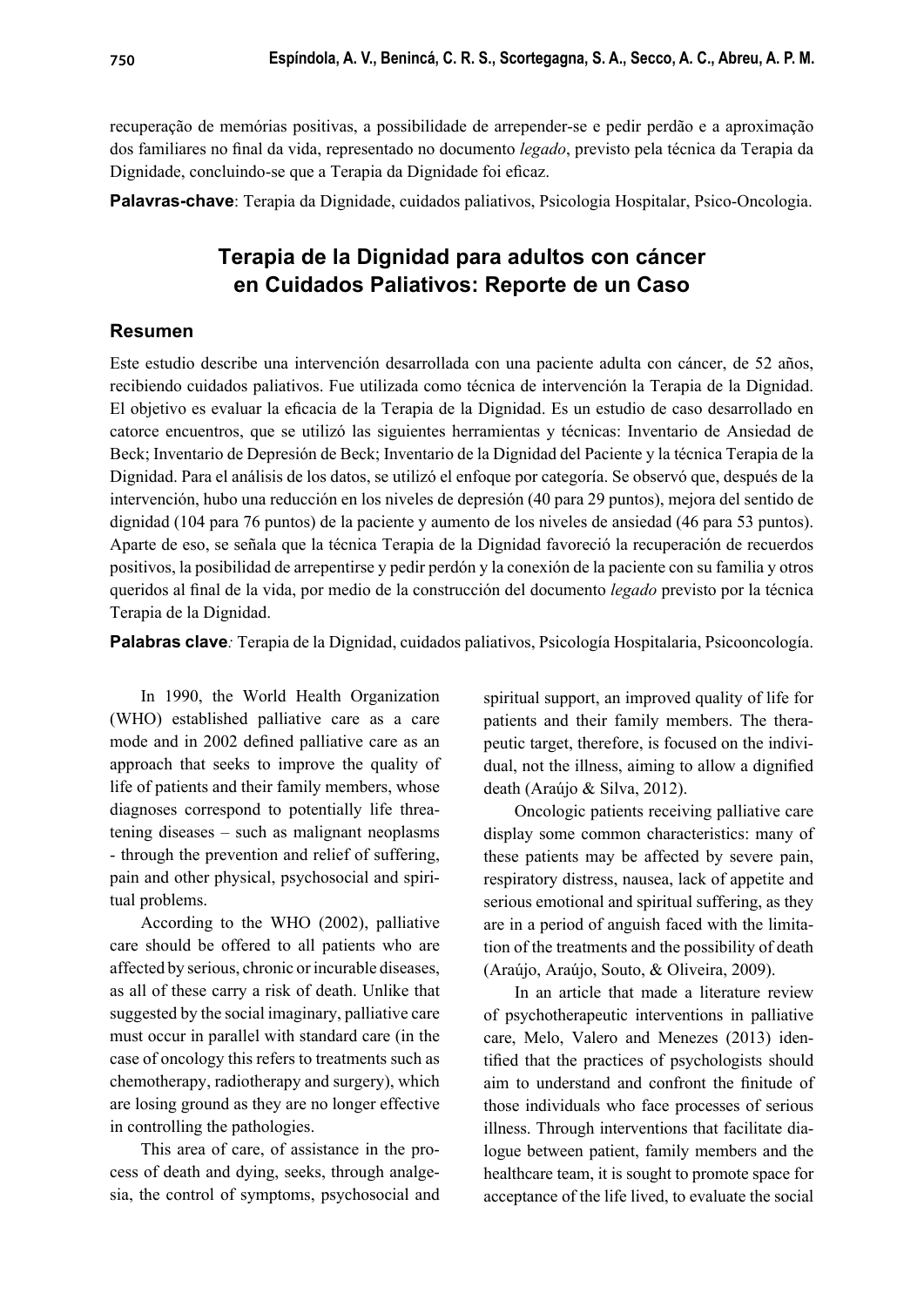and family support, to enable goodbyes and recognitions. The authors also understand that the bonds that patients make with health professionals in this period of life are intense, due to the time spent in health institutions and, especially, due to the illness, as this corresponds to a situation of losses and crises. Psychologists who work with these patients can use this strong connection in order to promote quality of life, reduce suffering and help to control anxiety and depression.

Given the complexity involved in patients undergoing palliative care, a new f psychotherapeutic model was proposed, directed toward those patients in the process of the end of life, called Dignity Therapy (Chochinov, Hack, Hassard, Kristjanson, McClement, & Harlos, 2005). From the recognition of stressors to which a patient is submitted at the end of life (Chochinov, Hack, Hassard, Kristjanson, McClement, & Harlos, 2002), corresponding to depression, anxiety, desire for death, hopelessness, feelings of worthlessness, helplessness, a brief psychotherapy model was organized that suggests that patients relate issues and questions for which they would like to be remembered. The therapy consists of the recording and transcription of the sessions, which make up at the end of the intervention, a document that can be delivered to a family member or other person significant to the patient.

For Chochinov et al. (2005), it was evident that most of the patients at the end of life undergo physical, spiritual, psychosocial and existential suffering. According to the authors, this suffering would be the opposite of dignified terminality. Furthermore, according to Julião (2014), dignity relates to the condition of existence as a human being, to the interpersonal relationships that the human establishes with others and to the construction of a subjective and unique narrative of his/her life. Based on these concepts of dignity, it can be comprehended why the brief psychotherapy directed towards subjects close to their finitude was named dignity therapy.

According to Fitchett, Emmanuel, Handzo, Boyken and Wilie (2015), dignity therapy is an intervention targeted toward patients with serious diseases, which focuses on aspects, such as preservation and resolution of interpersonal

relationships, the sharing of loving words and the construction of a legacy document for the family and other loved ones of these patients. This technique originated from a study of cancer patients receiving palliative care in Canadian health centers. On this occasion, it was found that patients with an intact sense of dignity had no desire for an early death or a wish for death, and lower rates of depression, hopelessness and anxiety (Chochinov et al., 2002). Regarding the concept of dignity, Chochinov (2007) suggests that this is associated with how the patients perceives themselves faced with the illness and related suffering.

From this, dignity therapy emerges as an intervention that aims to provide a dignified end of life. This approach refers to a type of brief psychotherapy, directed towards patients in palliative care. For the development of the therapy, three or four meetings, held over a period of approximately two to three weeks, are required. At first, it is explained to the participant how the meetings will take place and the protocol of the dignity therapy questions is delivered. At the second meeting, the questions of the protocol are put to the participant, with the entire meeting recorded for later transcription of the content. This protocol consists of semi-structured questions, from which the answers of the patients make up, at the end of transcription, a document called the "legacy" that, in a third meeting, will be read and analyzed by the patient, with modifications made as deemed necessary. If it is not possible to complete the document in three sessions, there will be a fourth meeting to conclude the therapy. At the end of the technique, the legacy is delivered to the patient, who will decide the destination of the document: it can be given to family members and other loved ones, saved or ignored.

In addition to Canada, other countries with specific palliative care centers also utilize dignity therapy, as is the case of Portugal. In this country, Julião (2014) developed a cohort study comparing survival in patients who received dignity therapy in addition to standard palliative care, versus patients who received only the latter. This author found higher survival rates, with quality, in those patients who received the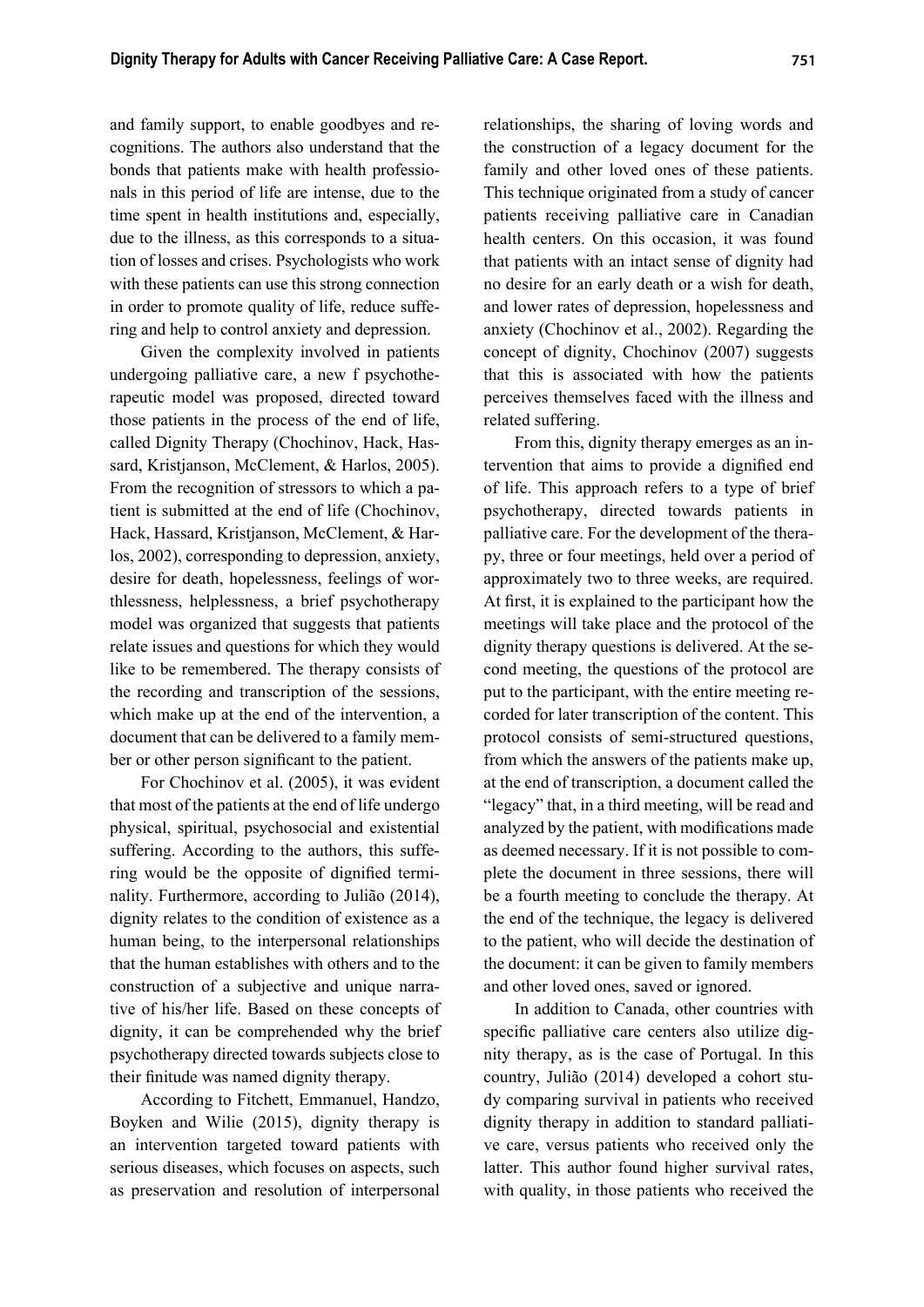two approaches, namely standard palliative care and dignity therapy. It is suggested that the relationship between increased survival with quality and dignity therapy is justified by the increase in motivation and will to live, decrease in physical suffering and improvements in the nutritional and endocrine parameters. It is understood, therefore, that dignity therapy is complementary to standard palliative care, considering that other procedures to control the pain and the physical and psychosocial suffering of patients in palliative care are needed. That is, the therapy does not eliminate the therapeutic effect of other psychotherapeutic approaches in palliative treatment, these being considered integrated in the process.

It is understood, therefore, that dignity therapy arises as a tool to provide patients at the end of life with a dignified and active death. It allows the subjects to put and position themselves in relation to the issues of their lives, as well as affectively approach their family members.

In this sense, the present study describes an intervention with an adult patient, with cancer, receiving palliative care, using the Dignity Therapy technique as a basis for the intervention. The aim was to evaluate the efficacy of the Dignity Therapy technique, through means of the intervention.

## **Method**

## *Design*

This work is characterized by the classical approach of the case study. A case study is a type of scientific investigation that aims to comprehend complex social phenomena and, from this, to explain them, identifying hypotheses and aspects that may be related to the occurrence of these phenomena (Yin, 2015).

The initial proposal anticipated the performance of the intervention with five patients receiving outpatient treatment or hospitalized in a general hospital of high complexity, located in the state of Rio Grande do Sul. This institution is a regional reference health center for the treatment of various medical specialties, among them Oncology. For this, the institution has two exclusive nursing stations. These stations include oncology physicians, a hematology physician, onco-pediatric physicians, nurses, nursing technicians, physical therapists, psychologists, pharmacists, speech therapists, a social worker, a nutritionist and other professionals and health workers. In addition, the institution acts as a teaching hospital, offering medical residencies in Oncology and Multidisciplinary Residencies in Cancer Care.

Although it was proposed as a multiple case study, due to the severity of the clinical manifestations of the studied patients, four of the five patients died before the completion of the intervention. Thus, the study design was adapted to a case report, prioritizing the interventional experience with the single patient that survived the data collection period: from August to October 2015.

The inclusion criteria for this study were: to be over eighteen years of age, to be aware of the prognosis, with no restrictions on gender or race, with expected survival less than or equal to six months, hospitalized or undergoing outpatient treatment during the study period. Patients undergoing curative treatment for cancer, individuals with speech or cognitive disorders and sedated or unconscious patients were unable to participate in the study.

## *Participant*

The family of Santina (not her real name), 52, was composed of five children:  $F1$  (35 years - male); F2 (33 years - female); F3 (30 years - male); F4 (28 years - male) and F5 (25 years male). She was single for about three years after separating from her second husband. According to the family members, the separation occurred due to the alcoholism of her former husband, the same reason she had separated from her first husband, the father of her children.

The patient worked as a hairdresser before starting the cancer treatment, however, was retired due to disability after years of psychological and psychiatric treatment for Major Depressive Disorder. Santina's appearance corresponded to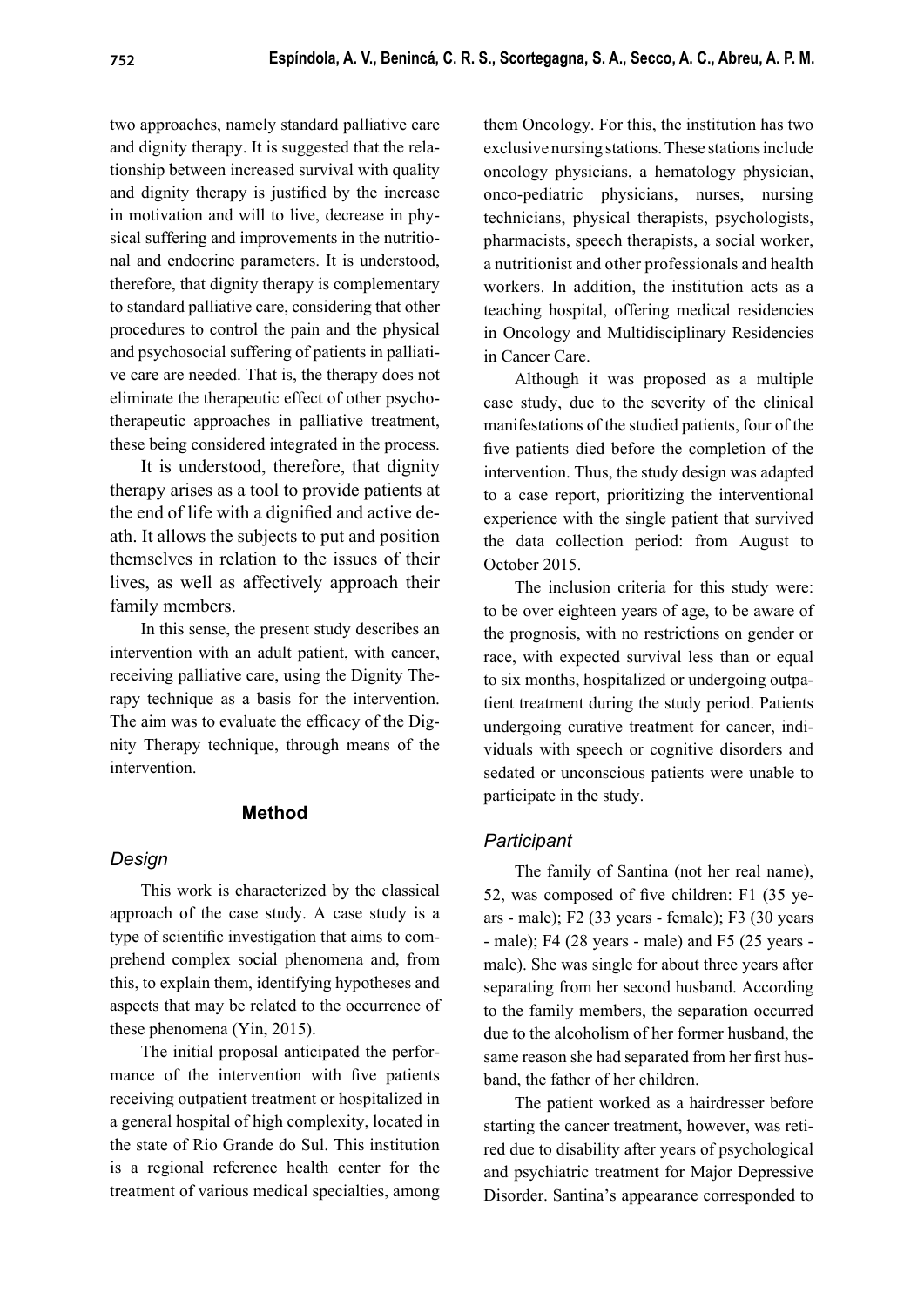her age. Although emaciated and presenting restrictions regarding her autonomy, she was concerned with her appearance and accredited this vanity to her occupation prior to the diagnosis of Lung Cancer.

*Previous History*. Santina had been diagnosed with Lung Cancer for approximately two years: she had undergone several rounds of chemotherapy and had been monitored by her oncology physician for some months. During this period, she resumed the use of antidepressant and benzodiazepine medications, as she presented depressive symptoms and insomnia.

During the treatment, the patient lived with three of her children. Initially, she lived with F4 and his wife. However, after a conflict with the stepdaughter, Santina chose to move in with her younger son [F5]. In the period in which she lived with this son, she was involved in conflicts between the eldest son [F1] and the youngest son [F5]. F1 was a drug user and sometimes was welcomed in Santina's house, which bothered F5. On one occasion, after a violent conflict between the two sons, the daughter [F2] invited Santina to live with her, her husband and three children. When the study began, the patient had spent three months in this last house, where she remained until the conclusion of the intervention.

*Current Situation.* The patient was diagnosed with brain metastasis in September 2015, approximately two years after the initial diagnosis for Lung Cancer. There were a few weeks where she presented episodes of mental confusion, vomiting and convulsions, which led the family to seek emergency hospital care. The initial intervention period coincided with the diagnosis of the metastasis: at that time, the patient was depressed and apprehensive about the continuity of the treatment and the poor prognosis. Despite only a few years of study, she understood that brain metastasis was a major complicating factor and presented a risk of death. Because of this understanding, Santina put several questions to the health team and the researcher about her clinical condition and her treatment and survival prospects.

#### *Instruments*

To carry out the intervention, the following instruments and techniques were used:

*Beck Depression Inventory* (Beck & Steer, 1993a), an instrument that measures the presence and intensity of symptoms of depression. It is composed of 21 items, each with four response statements (with the exception of items 16 and 18, where there are seven statements, without, however, varying the score) implying increasing degrees of severity of depression, with a score from 0 to 3. It is composed of items with cognitive-affective and somatic content, such as pessimism, sense of failure, social withdrawal and sadness, among others. The total score classifies the intensity of depression into minimal, mild, moderate and severe levels. Regarding the reliability, the Cronbach's alpha for outpatients was 0.92, considered a high index.

*Beck Anxiety Inventory* (Beck & Steer, 1993b), which is a self-assessment instrument that measures levels of anxiety. This scale is composed of 21 items that are scored from 0 to 3 (zero to three) according to the intensity of the symptoms. The items investigate somatic aspects (such as tremors, tingling, difficulty breathing) and other behavioral aspects (fear of death, terror, inability to relax). The maximum score for the instrument corresponds to 63 points. Regarding the cut-off point to define levels of anxiety, Beck , Epstein, Brown, and Steer (1988) suggest values less than 10 points = no anxiety or minimal anxiety; 10 to 18 points  $=$  mild to moderate anxiety; 19 to 29 points  $=$ moderate to severe anxiety; and 30 to 63 points = severe anxiety.

*Patient Dignity Inventory* (Chochinov, Hassard, & McClement, 2008), an instrument constructed with the aim of measuring various sources of stress related to the dignity of terminally ill patients (how the patients perceive themselves faced with the illness and related suffering). In the reliability analysis of this instrument, Cronbach's alpha coefficient showed an index of 0.93, indicating excellent internal consistency. The inventory consists of 25 questions covering the sense of dignity of the individuals tested. It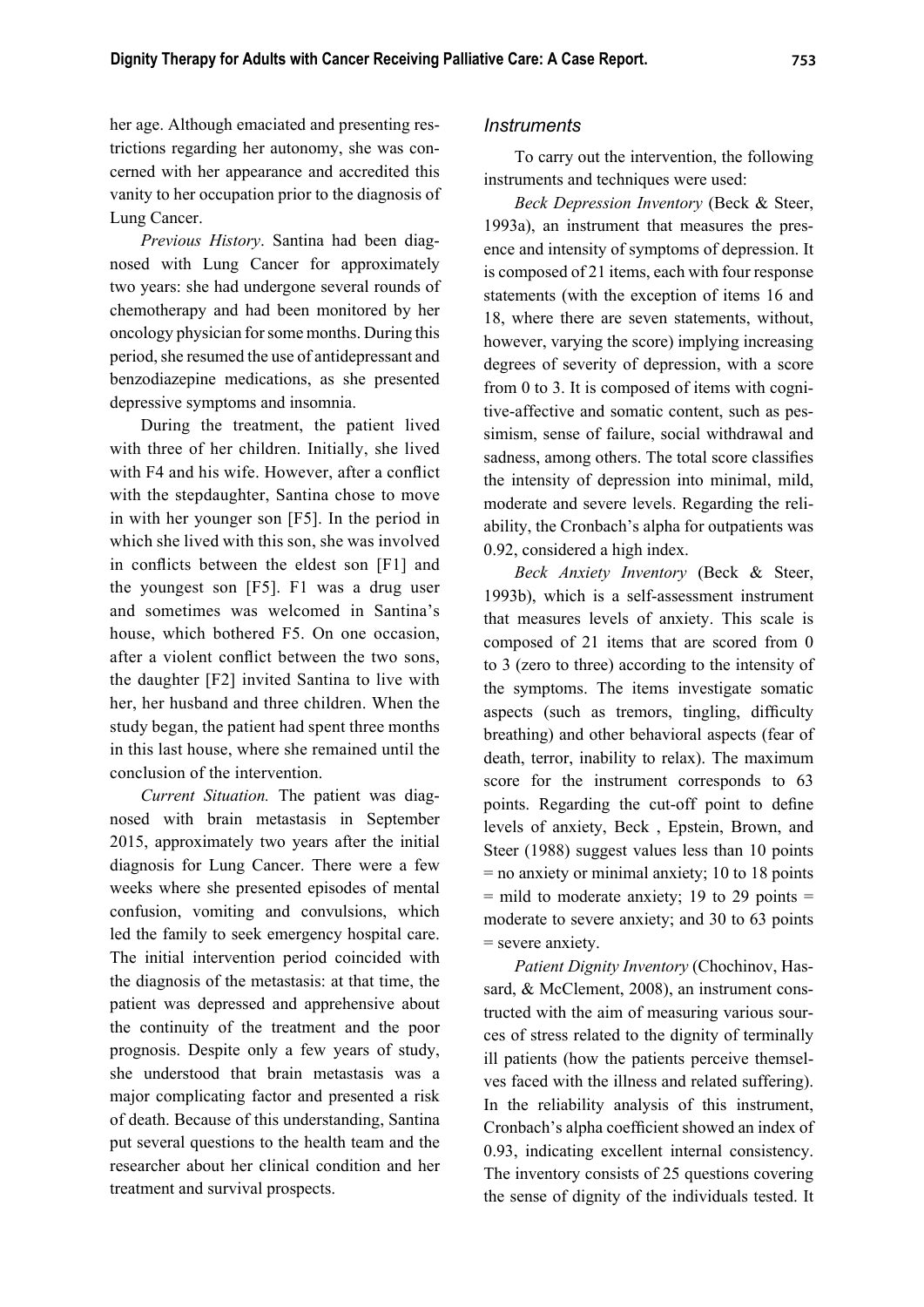is considered a self-report type tool, with the items being scored from 0 to 5 points, according to how much the individual feels the situation suggested by each question causes discomfort or a problem. The higher the score, the greater the suffering of the subject and from a score of 3 the clinical approach of the aspect measured by the question should be considered. The 25 items are constructed from three subscales, which relate to the following factors: concerns associated with illness (8 items), personal dignity (12 items) and social dignity (5 items).

## *Data Collection Procedure*

The patient was identified by her oncologist as a potential participant and, after referral, was informed about the study and invited to participate. After agreement, the Informed Consent Form (ICF) was signed. Next, the intervention was performed, which consisted of meetings carried out in the hospital: at the bedside, when hospitalized, or in consultation rooms when she was undergoing outpatient procedures. The meetings lasted for approximately one hour each. Although the study predicted only five meetings, another seven meetings were held to complete the intervention and two others at the request of the patient, totaling fourteen meetings. The adjustment in the number of meetings was due to factors related to the worsening of clinical symptoms, the need for surgery and episodes of mental confusion, etc.

In the first moment, an individual interview was performed and the Beck Depression Inventory applied. The next day, the Beck Anxiety Inventory and Patient Dignity Inventory were applied. After the application, the question protocol of the Dignity Therapy was delivered. In this meeting, the first family support was performed, offered to the daughter and eldest son of the patient.

In the third meeting, the patient was performing a surgical procedure for the implantation of an Ommaya reservoir, which would allow intrathecal chemotherapy. After this procedure, the patient took a few days to recover; on the fourth, fifth and sixth days brief visits were made to support her and the family members.

Feeling better and more able to continue, the dignity therapy technique was carried out in the seventh and eighth meetings. These were recorded so that the entire contents could be transcribed, constituting the "legacy" document, delivered to the patient at the end of the intervention. In the ninth meeting, approximately three days after the completion of the Dignity Therapy technique, the patient presented further clinical worsening, accompanied by confusion, and because of this, postponed the review of the document contents, though support for the family members was still provided.

In the tenth meeting, the reading and review of the contents of the "legacy" were performed. The patient chose not to make any changes. Soon after, Santina was discharged and went on to attend the hospital twice a week for completion of the chemotherapy. Thus, in the eleventh meeting the Beck Anxiety and Depression Inventories were reapplied and the "legacy" document was delivered. In the twelfth meeting, the Patient Dignity Inventory was reapplied and support provided for her. In the thirteenth and fourteenth meetings, the patient was anxious and requested the presence of the psychologist researcher, where support was again provided and, three days after the final meeting, she died.

## *Data Analysis Procedure*

The results of the inventories were considered in their entirety for descriptive purposes, without carrying out any statistical analysis. The intention was only to quantify the efficacy of the Dignity Therapy and not to correlate the psychometric results. In addition, the reports of the meetings were fully transcribed and some excerpts were used for illustrative purposes, aiming to maintain the terms of expression of the patient (in italics).

The meeting transcripts were qualitatively analyzed through the establishment of thematic categories. Categories are a symbolic device to determine significant and recurring themes in the speech of the patient, being, therefore, an abstraction of the researcher.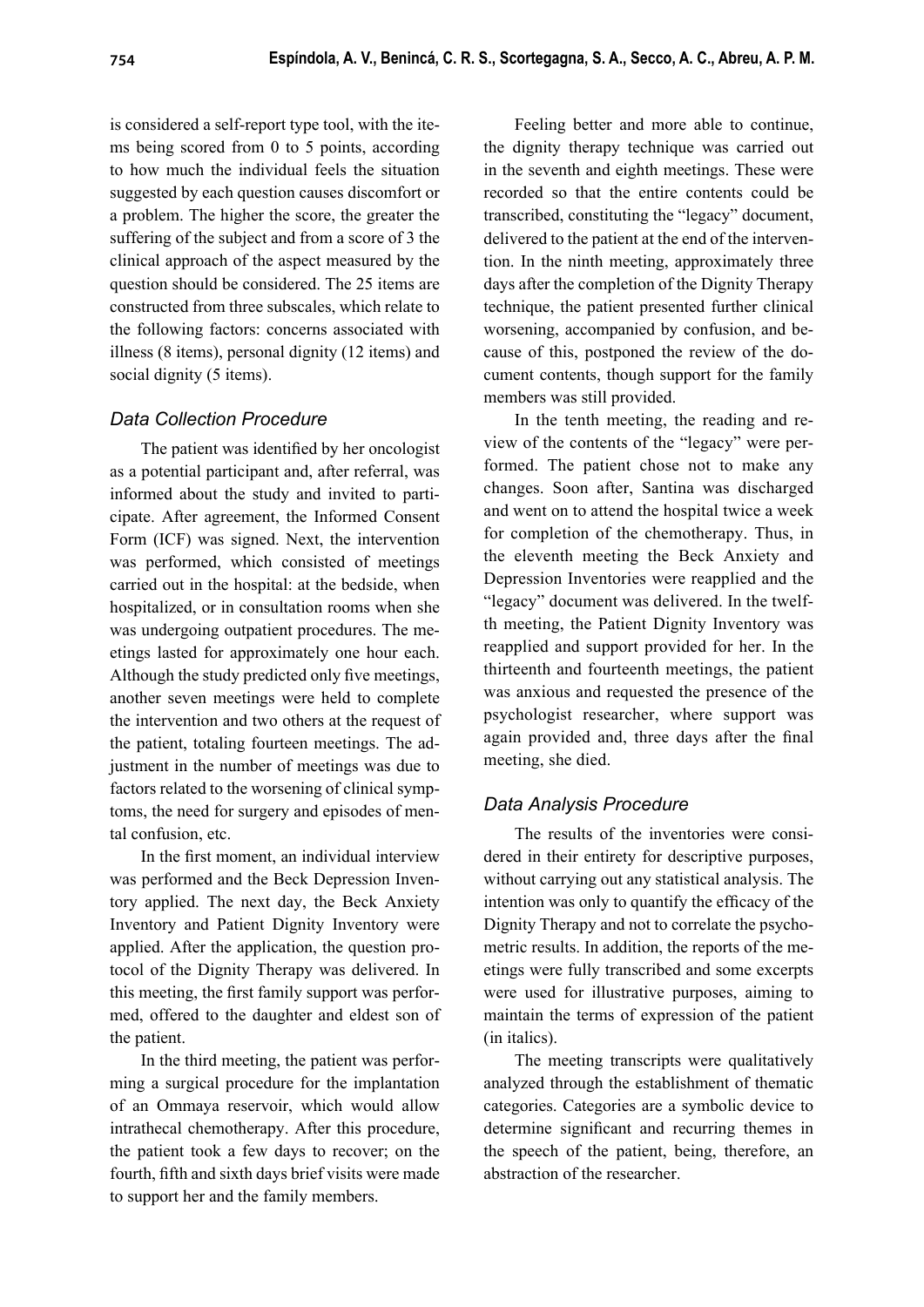### *Ethical Procedures*

With regard to the ethical issues, this study followed all the procedures set out in Resolution 466/2012 of the National Health Council, receiving authorization for its performance by the Research Ethics Committee of the University of Passo Fundo (CAAE 46168815.1.0000.5342).

## **Results and Discussion**

As previously mentioned, this is a case study using psychometric and clinical instruments, in order to describe the efficacy of Dignity Therapy with a cancer patient receiving palliative care.

## *Analysis of the Results Before and After the Intervention*

With the application of the Beck Depression Inventory, during the first meeting, according to the results obtained, the patient presented depressive symptoms (40 points), showing an index of severe depression. However, with the reapplication after the intervention, the sum resulted in 29 points, indicating moderate depression, and therefore, an improvement in the depression level. This result corroborates the literature, which suggests that Dignity Therapy helps, in the short term, to decreased levels of depression and anxiety in patients near the end of life (Julião, Barbosa, Oliveira, Nunes, & Vaz Carneiro, 2013).

Regarding the measure of anxiety, the results of the Beck Anxiety Inventory indicated, prior to the intervention, the sum of 46 points, this being an index of severe anxiety. After the intervention, the results showed a slight worsening, with a rise to 53 points. This increase in the gross result was probably related to a situation of conflict with the younger son  $[F5]$ , which took place that day. Furthermore, it was assumed that the confrontation with the end of life, generated by the technique, could also have been associated with the increase in the levels of anxiety.

However, it is believed that these results are not related to a situational crisis, but rather linked to the nature of the technique used, which promotes reflection and revision of values and attitudes adopted throughout life and may cause patients to confront potentially painful situations related to the past and the finitude, factors that may favor an increase in anxiety. A case- -control study with a Spanish population used two intervention techniques: Dignity Therapy (case group) and Counseling Therapy (control group). The authors found that depression and anxiety levels increased in those who received Dignity Therapy, however, there was also an improvement in resilience; those who received counseling therapy showed improvement in the levels of anxiety and depression and increased resilience. Despite the increase in symptoms such as depression and anxiety, Dignity Therapy was effective for conflict resolution in patients near the end of life (Rudilla, Galiana, Oliver, & Baker, 2015).

It is known that many of the symptoms assessed by the Beck Anxiety Inventory correspond to physical symptoms, of which the patient presented tremors, tingling, dizziness, difficulty breathing and stomach discomfort. Therefore, the evaluation result may have been skewed by the clinical condition of the patient.

According to the analysis of data related to the correction of the Patient Dignity Inventory, it was identified that in the pre-intervention application the patient presented severe suffering, indicated by the final score of 104 points. Regarding the result of the subscales, it was identified that greater suffering was presented the social factor - 24 points, which equates to 96%. In the post-intervention application, there was an improvement in the sense of dignity, with the final score indicating moderate suffering - 76 points. Again, the greater suffering corresponded to the social factor scale - 20 points, 80%. The results obtained from this correction of the Inventory are consistent with the study of Avestan , Rahmani, Heshmati, and Esfahani (2014), which indicated that the most desirable factor for a sense of preserved dignity is the social factor.

## *Analysis of the Thematic Categories*

The following thematic categories represent the results of the qualitative analysis, it should be emphasized that they were defined according to the potential stressors identified by Chochi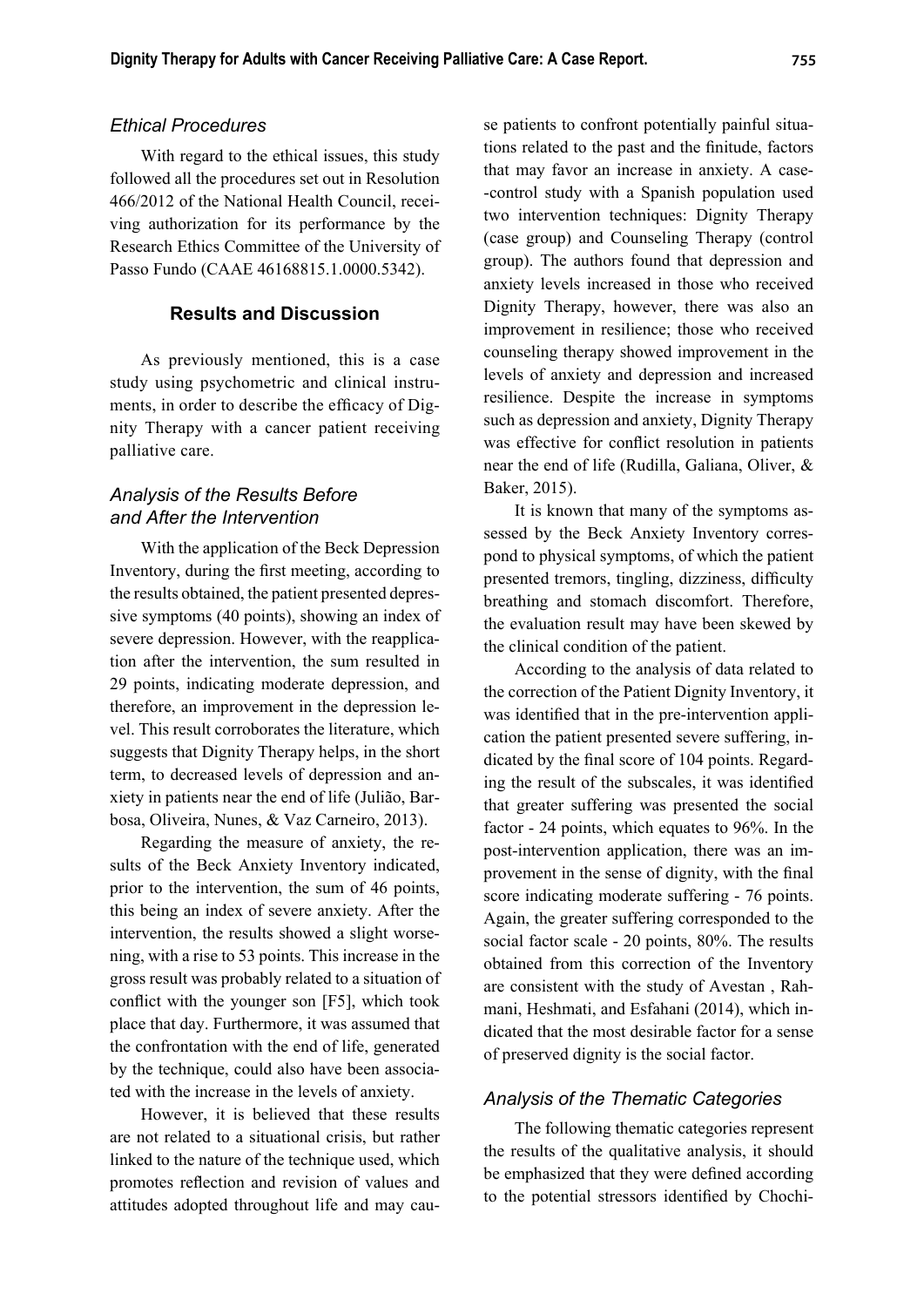nov et al. (2002) - depression, anxiety, desire for death and hopelessness, feelings of futility and worthlessness. In addition to these, other categories were raised from the data collected in the discourse of the patient, such as recommendations, regrets, rewards and efficacy of the therapy. The categories listed above, are discussed in sequence.

## *Depression*

During the intervention, the patient showed depressive characteristics in her discourse, such as in the following verbalization:

"*Today I feel very downcast, because dealing with this situation is not easy, right? To see where all of this is going to lead*"*.*

For Nayak et al. (2015), the majority of cancer patients present depressive symptoms, evidenced by signs such as fatigue, sleep disturbances, weight loss, poor appetite, irritability, sadness and nervousness. These symptoms were evident in the patient, who demonstrated emotional suffering due to the illness and the uncertainty regarding the evolution, since the situation that the patient mentions, in this case, corresponds to the clinical worsening and to the brain metastases.

However, it appears that much of her psychosocial distress was associated with conflicts with the children, although the diagnosis may be related to the depressive traits of the patient, which tend to exacerbate the levels of depression and anxiety, as shown in the excerpts below:

*On the last day that the* [eldest son] *messed up, I don't know if he said that he destroyed the house... And then I got very bad! I was destroyed there, do you know what it is to be destroyed? That left me really bad. And then it was the last straw, because then I couldn't give him any more support, he destroyed everything. If there was still a little bit of love, then it went downhill.*

I know I cried, cried, cried a lot there. Then the doctor said, 'I'll call the psychologist to talk to you.' I said 'I do not want, let me cry and this will pass, after I cry it'll pass. Then I really cried a lot and it passed.

"*Then he* [youngest son] *did not want me to give him support* [oldest son] *or him* [middle son]*. And that made me fell very bad, very bad, you know*"*.*

Several studies describe the importance of family and social support during cancer treatment, especially when the patient is receiving palliative care, as it favors psychosocial well-being and improved quality of life. It is suggested that this is due to the assistance advocated by the palliative care, which correspond to the provision of care for physical sufferings, such as reducing pain and helping to perform activities of daily living, as well as the management of psychosocial and spiritual issues (Eom et al., 2013; Pehlivan, Ovayolu, Ovayolu, Sevinc, & Camci, 2012).

#### *Anxiety*

Signs of anxiety can be observed in the discourse of the patient, related to the fear of clinical worsening or dying:

"*I'm afraid of feeling alone, of the sleep, of sleeping and not waking up again*"*.*

The patient claimed to feel safer in hospital than when she was at home, as she often did not receive adequate care from her family members in the home. According to Andersson, Burman, and Skär (2011), safety during hospitalization may be associated with good relationships with healthcare professionals, considering that positive interactions can generate, in addition to feelings of security, reduction of anxiety and fear during the hospitalization. Regarding the insomnia and fear of sleep, it is assumed that the patient feared the failure of the family members to act in case of complications, which could result in the death of the patient. According to Melo, Zeni, Costa, and Fava (2013), silence and being alone may lead to increased fantasies related to the fear of sleep and, due to relaxation, to the loss of control over life, being unable to wake up, which explains the frequency of insomnia in patients with serious diseases. Furthermore, it is suggested that there is a correlation between higher levels insomnia and depression (George, Elias,  $&$  Shafiei, 2015).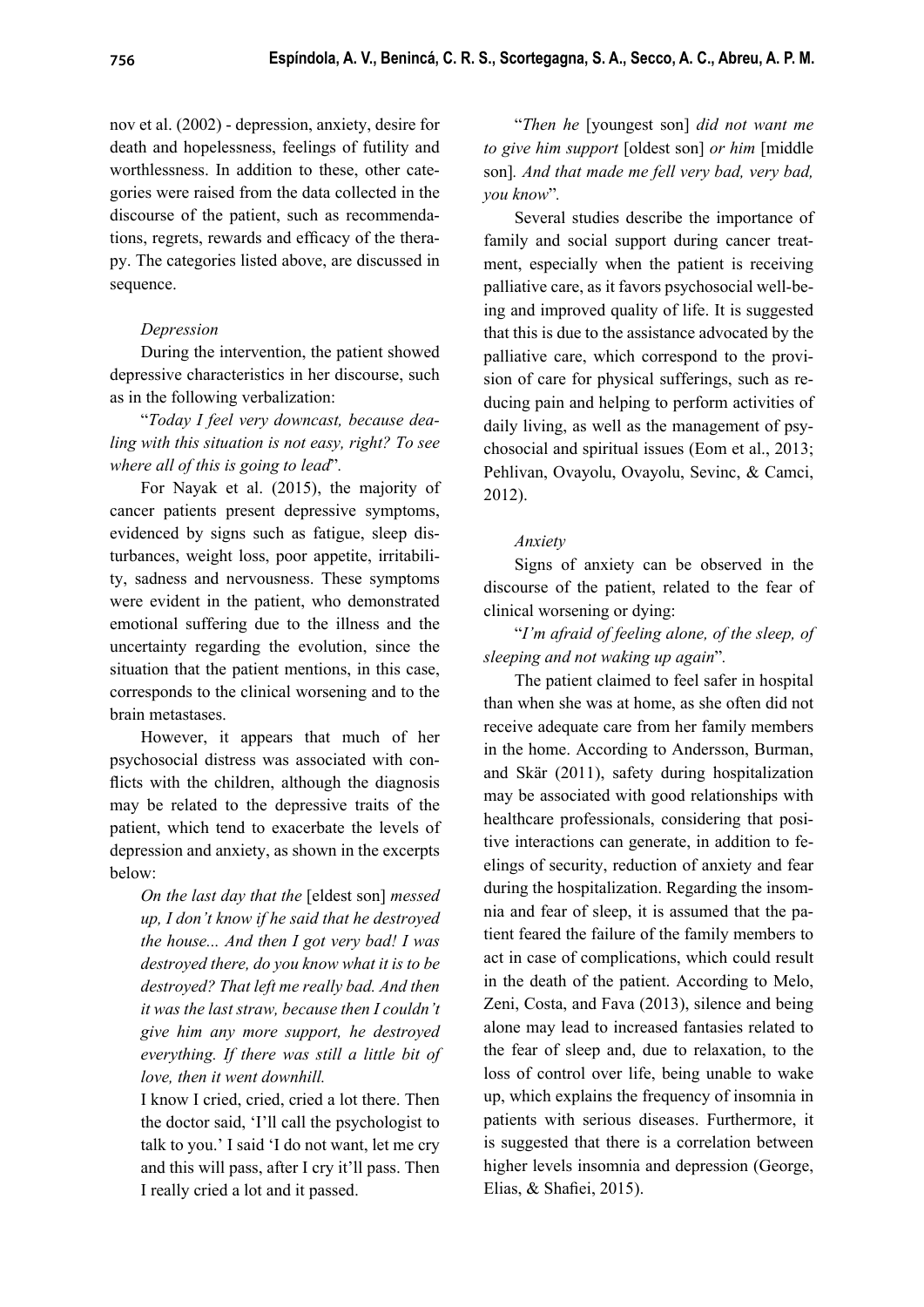It is considered, however, that the effectiveness of palliative care can be enhanced to the extent that the patients remain in their own homes and, thus, enjoy family and social support, when it is appropriate and organized, being able to manage conflicts and sufferings. In this sense, the importance is verified of the home care teams, available in order to contribute so that both the patient and family members feel safe when not hospitalized (*Milberg et al., 2012*).

"*Oh, I'm so afraid of... Of half of me dying, you know? I'm afraid of... When those thing that are happening happen, you know?* [convulsions]"*.*

In the excerpt above, although not explicitly talking about the fear of dying, the participant comments on the apprehension of losing lucidity, due to the brain metastases. According to Abshire et al. (2015), patients often deny the fear of death when confronted directly, but admit this fear when experiencing any symptoms that, in their perception, could be severe and indicates a risk of death.

#### *Desire for Death and Hopelessness*

No statements related to the desire for death or hopelessness were identified in the recordings. However, in the initial interview and during the pre-intervention application of the Beck Depression Inventory, the participant said: "*I'd like to kill myself*".

According to Rosenfeld (2014), the desire for early death is a common verbalization among patients facing the end of life. For the authors, this desire may be associated with several variables, such as anxiety and depression derived from the physical symptoms and their severity, as well as hopelessness, spiritual malaise and history of previous treatment for a mental disorder. In order to minimize these reactions, the authors propose that interventions should be performed to reduce the suffering that can be associated with a wish for death.

It is also important to highlight that when the Beck Depression Inventory was re-applied, after the Dignity Therapy intervention, the patient said: "*after I started talking to you, I thought no more about it* [about committing suicide]" demonstrating that the technique may have favored her well-being and minimized the desire for death.

It is believed that the hope of patients at the end of life may be related to achievements, such as small clinical improvements or spending more time with family and other loved ones. Hopelessness was associated with losses, such as those of the health, salary and loved ones, as well as despair about the future and death (*Olsman, Leget, Duggleby, & Willems, 2015*). It was observed that in the case of the patient in question, the reduction of the desire for early death may have been associated with the intervention, as this favored: proximity of her family members, recovery of positive memories and the ability to be heard regarding her anxieties and suffering.

#### *Feelings of Futility and Worthlessness*

The feeling of worthlessness is a construct that is related to the dignity of terminally ill patients and is characterized by hopelessness and the feeling of abandonment due to the loss of meaning and purpose in life (*Robinson, Kissane, Brooker, & Burney, 2014*).

Regarding the feelings of futility and worthlessness, the fear of needing care from the children and, because of that, being a burden to them was identified in some statements. For the patient, to need care from the children was suffering that caused a worsening in her sense of dignity.

"*But I feel sorry for them, I'm afraid to bother them* [the children]. *That's what I'm afraid of, bothering the others*"*.*

[My daughter] *is my mother, I'm not her mother. It is she who is my mother ... I say so, I call her mother* [the daughter], *when I'm at home with them* [the grandchildren] "*the mother is mine*"*. Then they say* "*the mother is not yours, grandmother, the mother is ours*"*. But I say* "*the mother is mine too, a little bit mine*"*.*

By identifying her daughter as the caring mother, the patient expressed the fragility of her actual clinical condition, showing feelings of worthlessness, since she could no longer exercise the care for herself and her health on her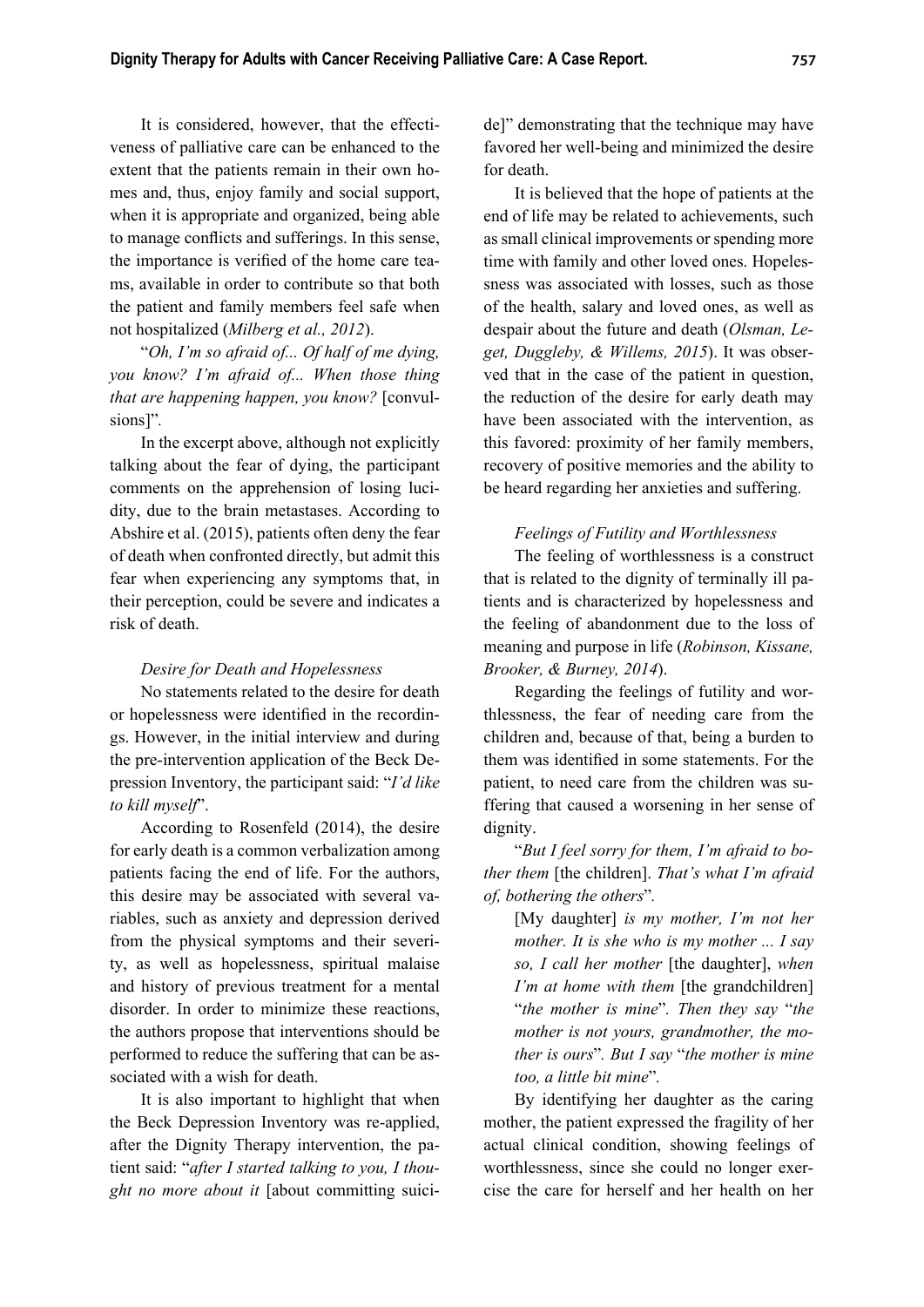own. According to Rapagojal (2010), aspects of how ill individuals are treated, minimizing their suffering and treating them as similar to other patients, "institutionalizing" them in the hospital and uniform them with gowns, lead them to lose their identity, which, for the author, is what dignifies existence. Furthermore, the study also states that many patients at the end of life desire to be listened to with attention, so they can be treated considering their singularities, which reflects the relevance of psychologists in the palliative care teams.

## *Recommendations*

According to what is proposed by various questions of the Dignity Therapy protocol, much of the dialogue of the patient was focused on recommendations for their family members, forming a farewell document.

I want, I want them [the children] to remember this: that they do not fight about money, they do not fight because of material goods, because this doesn't take us anywhere. We are not happy with material possessions. Only this, I hope that they think when I'm no longer here, that they remember that their mother did not want this for them, their mother did not want them to fight with each other, you know?

"*I want him* [the grandson] *to go in the army.* 

*For him to get an education, learn good things*"*. I want to tell them* [the children] *I do not want them to quarrel, I want them to live well, that in their minds I will last for the rest of the life. I want them to stay with that memory, that we go through here, we do not live here. We're passing through. We have to live the moments well, a few moments, but live well.*

The recommendations of the patient are the legacy she left for her family members as an extension of herself into the future. To advise on how and what should be done brings a sense of autonomy and recovery of control over life itself, since it gives voice and importance to the individual in the terminal process, who loses, throughout the illness, several social and family roles (Baker, Armour, Meystre, Redwood,  $&$  Dawson, 2015). It was identified that, for the patient, the technique allowed her to recover her autonomy through the verbalization of what she wanted and what she recommended for her children and grandchildren. This was possible due to what is believed to be the most important function of the psychologist in the palliative care team: to provide sensitive listening to the person that presents suffering, so that the identification of feelings and emotions is enabled, favoring the therapeutic effect of the dialogue (Coelho & Ferreira, 2015).

## *Regrets*

It can be seen that the Dignity Therapy technique provides patients with the possibility – through the revision of attitudes and behaviors of the past – to evaluate and resume pending issues, which enables them, if necessary, to repent and ask forgiveness for situations for which they feel guilt. This aspect was locate in the following fragments:

I regret that I could not have helped my daughter more, as she helped me so much, and raised my children. While I worked at night, she took care of them. And I could not return this, do what she did for me. I would just like to have a little more life so I could look after one of her children a little more, to fix what I didn't do.

*Maybe things that I didn't do for my mother, for my brothers, things that I didn't do for them. When I go to church I always ask forgiveness, you know? But anyway, I feel inside of me that there is something I still have to ask forgiveness for. And I pray for them* [the children] *with all my heart, I've asked fi ve hundred times.*

*I ask forgiveness for something that I did not do well in life, that I should have done, ri*ght? Maybe because I left their father [first husband, father of the children], *I ask forgiveness. I was not happy with him, but maybe they can criticize me because I left him.*

While recognizing that she was near the end of her life, the patient talked about the desire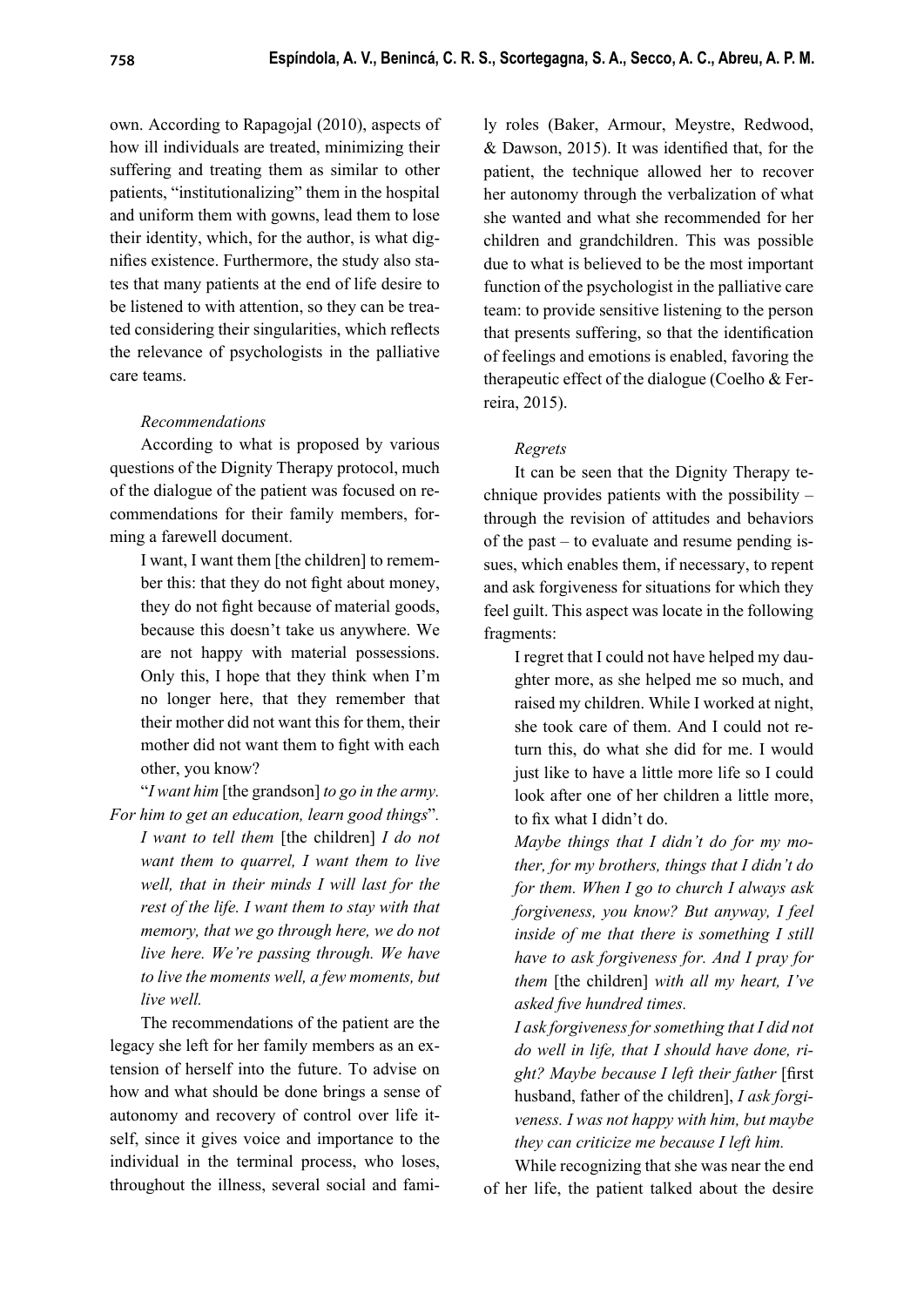to live more to repair situations in which she had regrets, showing affection for her children and desire to be forgiven for something she believed had harmed them. Thus, it is understood that an appropriate intervention, in this case, would be to facilitate the reparation and proximity between the patient and family members, allowing the bonds of affection to serve as promoters of dignity and a good death (Paulo, 2013). In this context, it should be noted that among the psychological intervention possibilities in palliative care and end of life, it has taken into account that the life review process, made possible through techniques such as Dignity Therapy, can encompass proposals of regret, guilt and reparation (Kemp, 2006).

#### *Rewards*

It was found that in many statements the patient referred to the rewards and gratifications that she had during her life. For her, remember raising her children and, thus, the legacy she left them, made her feel happy and proud, as can be identified in the following excerpts:

*What made me feel happiest was I got my lunch and my bosses said* "*aren't you going to eat, Santina?*" "*No, I won't eat, I will take it for the children*"*.* "*But you earn the money to buy your food*". "*No, this I take for them to eat, the other one is for tomorrow morning, for them to have breakfast*". *So I felt so good when I got a small piece of bread, even if it was a dry crust, but I had to give it to them to eat.*

"*Until now I managed to live well. I love them* [the children], *every little bit of them, each one of them. Everything I went through*"*.*

"*Look, even with everything, everything, everything, to have two drug addict children, even with everything, I still am proud of my children. I am still proud of them. It is my greatest pride*"*.*

"*I had to play various roles. And considering all the roles that I have played, I fulfilled them more or less, because there were many*"*.*

To recognize having played important roles and performed these satisfactorily, is a way of acknowledging that she fulfilled the purposes for her life, which favored, for the patient, the process of farewell and acceptance of the end of life. According to Moraes, Almeida, and Cunha (2015), death from a chronic condition allows patients to acknowledge their regrets, unlike what occurs with sudden deaths. It is understood, therefore, that patients in palliative care have a chance to reconstruct and repair relationships in the end of life period, as was the case for the patient of the study.

### *Efficacy of the Therapy*

In addition to the data on decreased levels of depression, improved sense of dignity and increased anxiety, fragments of the discourse were found that referred to satisfaction with the technique, where its possible efficacy appeared.

*What I'm doing here no one forced me to do. She* [researcher] *told me and I accepted, because it's something I think I'll feel good about and I'll die in peace. I'll have peace. If I don't do this I won't have peace.*

The feeling that the intervention would promote improvement in her quality of life and also lead to a good quality of death was identified in the statements of the participant. This was due to the technique helping in the resolution of some conflicts, in the proximity with her children, in the possibility to carrying out recommendations she considered important to the lives of those she loved and in the recognition of the difficulties and achievements that had accumulated in her life story.

*So, if I do this, if I die tomorrow, dead at dawn tomorrow, I'll be at peace, I'll be okay with myself. Or I'll say, tomorrow after I die I'm not feeling heavy, I won't have a heavy conscience. I'm at peace because I did what I wanted to do.*

Regarding the possibility of providing quality of death, Monstross-Thomas et al. (2015) point out that Dignity Therapy is seen by patients, family members and members of the health team as valid and effective, given that the technique reduces anxiety, promotes feelings of contentment, gratitude, hope and resilience, recovers the significance of life and constitutes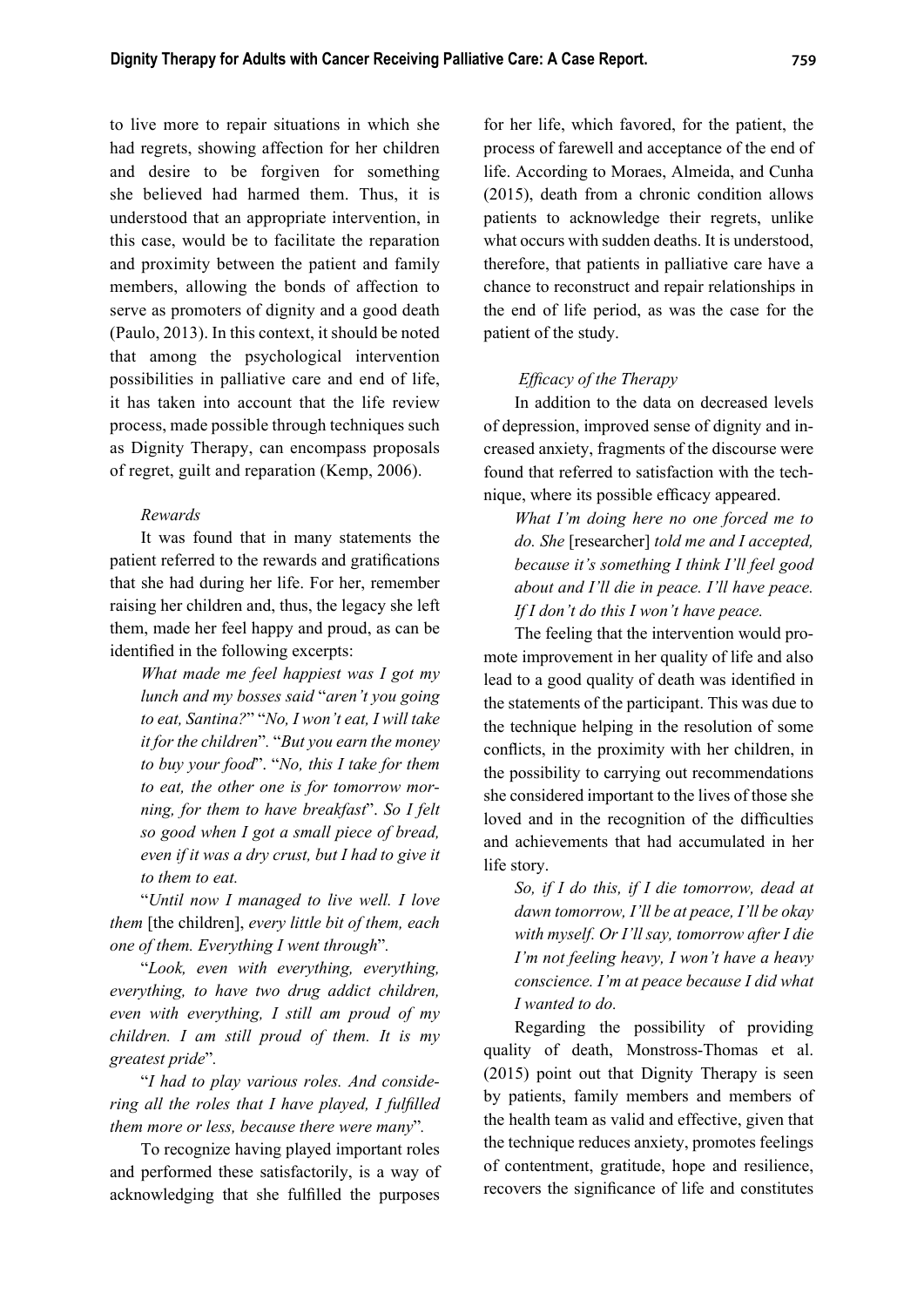as a way to resolve conflicts and create an atmosphere of connection with other people.

### **Final Considerations**

Upon completion of the intervention with the Dignity Therapy technique and pre- and post-intervention measurement with the Beck Anxiety and Depression Inventories and the Patient Dignity Inventory, it can be inferred that the patient showed improvement in levels of depression and the sense of dignity, indicating the efficacy of therapy. However, there was an increase in the level of anxiety, a result that may have been skewed by conflicts that the patient had with family members and a natural response faced with the review of conflicts, attitudes and behaviors experienced throughout life, before the reapplication of the Beck Anxiety Inventory.

Although there are no results from psychometric tests that could support this assumption, it is believed that the patient had personality characteristics that favored the positive result because she was a flexible, generous and affectionate person, who accepted suggestions that facilitated interpersonal relationships and realized the intervention was an opportunity for growth, which can be identified through the valorization of the meetings and the request for them to be extended after the completion of the technique.

It should be noted that, although the work was made in a multiple case study format, only one of the five patients addressed was able to complete the intervention, as the others presented clinical complications or death during the study, making it impossible to complete the intervention. Given that the start date of the intervention was in August 2015 and completion in October 2015, it was observed that these patients rapidly evolved to the final outcome (days, weeks, or two months after the start of the intervention). This is justified by the lack of *specialist palliative care staff in the institution, resulting in the late referral of severely ill patients to palliative care, even those in the end of life process. Although patients facing terminality follow the monitoring with the multidisciplinary oncology team, the treatments they are* 

*offered are similar to those offered to patients with a perspective of cure.*

*It is also understood that the restriction of the study to a single case occurred because of the oncology team's difficulty in identifying and referring, among their patients, those at the end of life - possible subjects for this study. This highlights that a team with specific training for palliative care could detect and treat, with technical clarity, individuals affected by serious illnesses, avoiding their exposure to unnecessary procedures, treatments and suffering.*

Finally, it is suggested that, although the study has shown that the Dignity Therapy technique can benefit patients receiving palliative care, other studies should be carried out with the Brazilian population, aiming for an evaluation of the technical feasibility, relating the efficacy of the therapy to personality factors of patients, among other factors.

#### **References**

- *Abshire, M.,* Xu, J., Himmelfarb, C. D., Davidson, P., Sulmasy, D., Kub, J., …Nolan, M. *(2015). Symptoms and fear in heart failure patients approaching end of life: a mixed methods study. Journal of Clinical Nursing, 24*(21-22), 3215- 3223. doi:10.1111/jocn.12973
- Andersson, L., Burman, M., & Skär, L. (2011). Experiences of caretime during hospitalization in a medical ward: older patients' perspective. *Scandinavian Journal of Caring Sciences*, *25*(4), 646-652. doi:10.1111/j.1471-6712.2011.00874.x
- Araújo, L. Z. S., Araújo, C. Z. S., Souto, A. K. B. A., & Oliveira, M. S. (2009). Cuidador principal de paciente oncológico fora de possibilidade de cura, repercussões deste encargo. *Revista Brasileira de Enfermagem*, *62*(1), 32-37. doi:10.1590/S0034-71672009000100005
- Araújo, M. M. T., & Silva, M. J. P. (2012). Estratégias de comunicação utilizadas por profissionais de saúde na atenção a pacientes sob cuidados paliativos. *Revista da Escola de Enfermagem da USP*, *46*(3), 626-632. doi:10.1590/S0080- 62342012000300014
- Avestan, Z., Rahmani, A., Heshmati, F., & Esfahani, A. (2014). Perceptions of Iranian cancer patients regarding respecting their dignity in hospital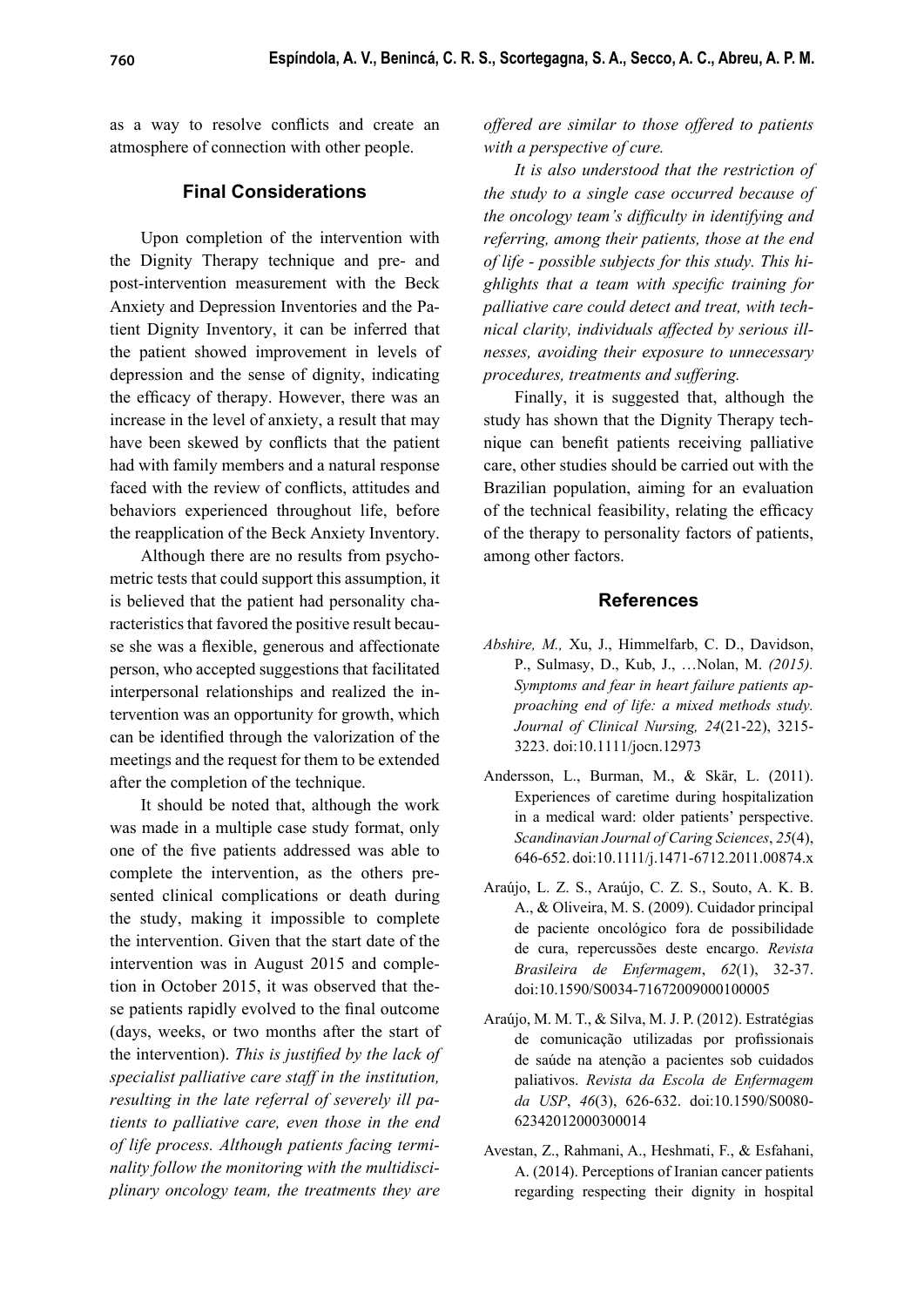settings. Asian Pacific Journal of Cancer *Prevention*, *16*(13), 5453-5458. doi:10.7314/ APJCP.2015.16.13.5453

- *Baker, N., Armour, K., Meystre, C., Redwood, S., & Dawson, A. (2015). PA14 The legacy of cancer: Why a health promoting approach is so important in palliative care. BMJ Supportive and Palliative Care, 5*(Suppl. 1), A23-A24. doi:10.1136/bmjspcare-2015-000906.74
- Beck, A. T., Epstein, N., Brown, G., & Steer, R. A. (1988). An inventory for measuring clinical anxiety: Psychometric properties. Journal of Consulting and Clinical Psychology, 56(6), 893- 897. doi:10.1037/0022-006X.56.6.893
- Beck, A. T. & Steer, R. A. (1993a). Beck Depression Inventory – Manual. San Antonio, TX: Psychological Corporation.
- Beck, A. T., & Steer, R. A. (1993b). Beck Anxiety Inventory – Manual. San Antonio, TX: Psychological Corporation.
- Chochinov. H. M. (2007). Dignity and the essence of medicine: The A, B, C, and D of dignity conserving care. *BMJ, 335*(7612), 184-187. doi:10.1136/bmj.39244.650926.47
- Chochinov, H. M., Hack, T., Hassard, T., Kristjanson, L. J., McClement, S., & Harlos, M. (2002). Dignity in the terminally ill: A cross-sectional, cohort study. *The Lancet, 360*(9350), 2026- 2030. doi:10.1016/S0140-6736(02)12022-8
- Chochinov, H. M., Hack, T., Hassard, T., Kristjanson, L. J., McClement, S., & Harlos, M. (2005). Dignity therapy: A novel psychotherapeutic intervention for patients near the end of life. *Journal of Clinical Oncology, 23*(24). doi:10.1200/JCO.2005.08.391
- Chochinov, H. M., Hassard, T., & McClement, S. (2008). The Patient Dignity Inventory: A novel way of measuring dignity-related distress in palliative care. *Journal of Pain and Symptom Manage, 36*, 559-571. doi:10.1016/j. jpainsymman.2007.12.018
- Coelho, M. E. M., & Ferreira, A. C. (2015). Cuidados paliativos: Narrativas do sofrimento na escuta do outro. *Revista Bioética, 23*(2), 340-348. doi:10.1590/1983-80422015232073
- Eom, C. S., Shin, D. W., Kim, S. Y., Yang, H. K., Jo, H. S., Kweon, S. S., …Park, J. H. (2013). Impact of perceived social support on the mental health and health-related quality of life in cancer

patients: Results from a nationwide, multicenter survey in South Korea. *Psychooncology, 22(6),*  1283-1290. doi:10.1002/pon.3133

- Fitchett, G., Emmanuel, L., Handzo, G., Boyken, L., & Wilie, D. J. (2015). Care of the human spirit and the role of dignity therapy: A systematic review of dignity therapy research. *BMC Palliative Care, 14, 8*. doi:10.1186/s12904-015- 0007-1
- George, M., Elias, A., & Shafiei, M. (2015). Insomnia in Cancer – Associations and implications. Asian Pacific Journal of Cancer *Prevention, 16*(15), 6711-6714. doi:10.7314/ APJCP.2015.16.15.6711
- Julião, M. (2014). Eficácia da Terapia da Dignidade no sofrimento psicossocial de doentes em fim de vida seguidos em cuidados paliativos: Ensaio Clínico Aleatorizado e Controlado (Unpublished doctoral dissertation, Universidade de Lisboa, Portugal).
- Julião, M., Barbosa, A., Oliveira, F., Nunes, B., & Vaz Carneiro, A. (2013). Efficacy of dignity therapy for depression and anxiety in terminally ill patients: Early results of a randomized controlled trial. *Palliative and Supportive Care, 11*(6), 481- 489. doi:10.1017/S1478951512000892
- Kemp, C. (2006). Spiritual care interventions. In B. R. Ferrel & N. Coyle, *Textbook of Palliative Nursing* (pp. 595-604). New York: Oxford.
- Melo, A. C. de, Valero, F. F., & Menezes, M. (2013). A intervenção psicológica em cuidados paliativos. *Psicologia, Saúde e Doenças 14*(3), 452-469. Recuperado em http://www.scielo. mec.pt/scielo.php?script=sci\_arttext&pid =S1645-00862013000300007
- Melo, A. F. V. de, Zeni, L. L., Costa, C. L. da, & Fava, A. S. (2013). A importância do acompanhamento psicológico no processo de aceitação de morte. *Estudos e Pesquisas em Psicologia, 13*(1), 152- 166. Recuperado em http://pepsic.bvsalud.org/ scielo.php? script=sci\_arttext&pid=S1808-42812013000100010&lng=pt&tlng=pt
- Milberg, A., Wåhlberg, R., Jakobsson, M., Olsson, E. C., Olsson, M., & Friedrichsen, M. (2012). What is a 'secure base' when death is approaching? A study applying attachment theory to adult patients' and family members' experiences of palliative home care. *Psychooncology, 21*(8), 886-895. doi:10.1002/pon.1982